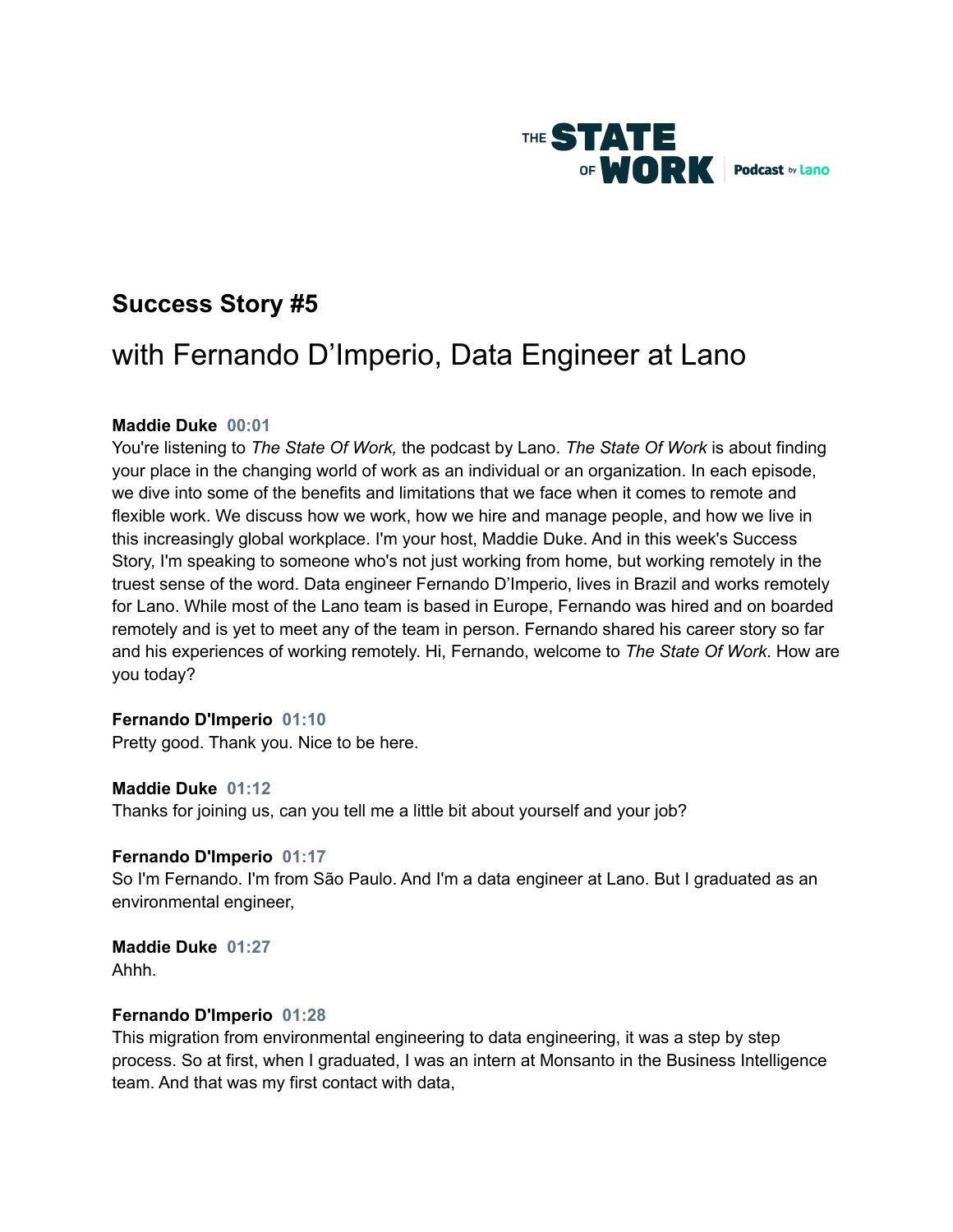## **Maddie Duke 01:49**

Right.

#### **Fernando D'Imperio 01:50**

And I found it very interesting, like working with data gives you a lot of flexibility and a lot of power to do really cool things. After this internship, I decided that it was a good moment to start my own company. So I started a company of electronic waste recycling.

#### **Maddie Duke 02:12**

**Wow** 

#### **Fernando D'Imperio 02:14**

There, I did a bit of everything, including building a system that was a control system for my storage. I did this system purely on Excel and VBA. Because this was the technology that I knew at the time. And during that period that I noticed that I really do like data, working with data, figuring out ways to represent reality in data, create good data sources, and create reports on top of it. My company wasn't going so well. So I decided to close and look for a job. And at the same time, I thought to myself, I was an intern, and then entrepreneur. So I need to show to the market what I want to do next. So I started a master's degree at FGV, which is a university in Brazil, that was related to its name was business analytics and big data. So how to connect business with data.

**Maddie Duke 03:35**

Exactly your thing.

#### **Fernando D'Imperio 03:38**

Because that's what I like to do. So I signed up for this master's degree. And at the same time, I got this job at SumUp, which is a card reader, company and payment processor. So my challenge there was to work purely with data. And I stood there for three and a half years. And then I got fired.

#### **Maddie Duke 03:50**

Oh no! Yeah, tell us about that.

#### **Fernando D'Imperio 03:53**

Yeah, actually, I started at the payments team, then the payments team was disbanded. And then I became the leader of my own team, that reconciliation team. From time to time, they did this reshuffle thing, which is picking the right person that delivers the person that delivers most and putting on the most important project,

**Maddie Duke 04:16** Right? Yep

**Fernando D'Imperio 04:18**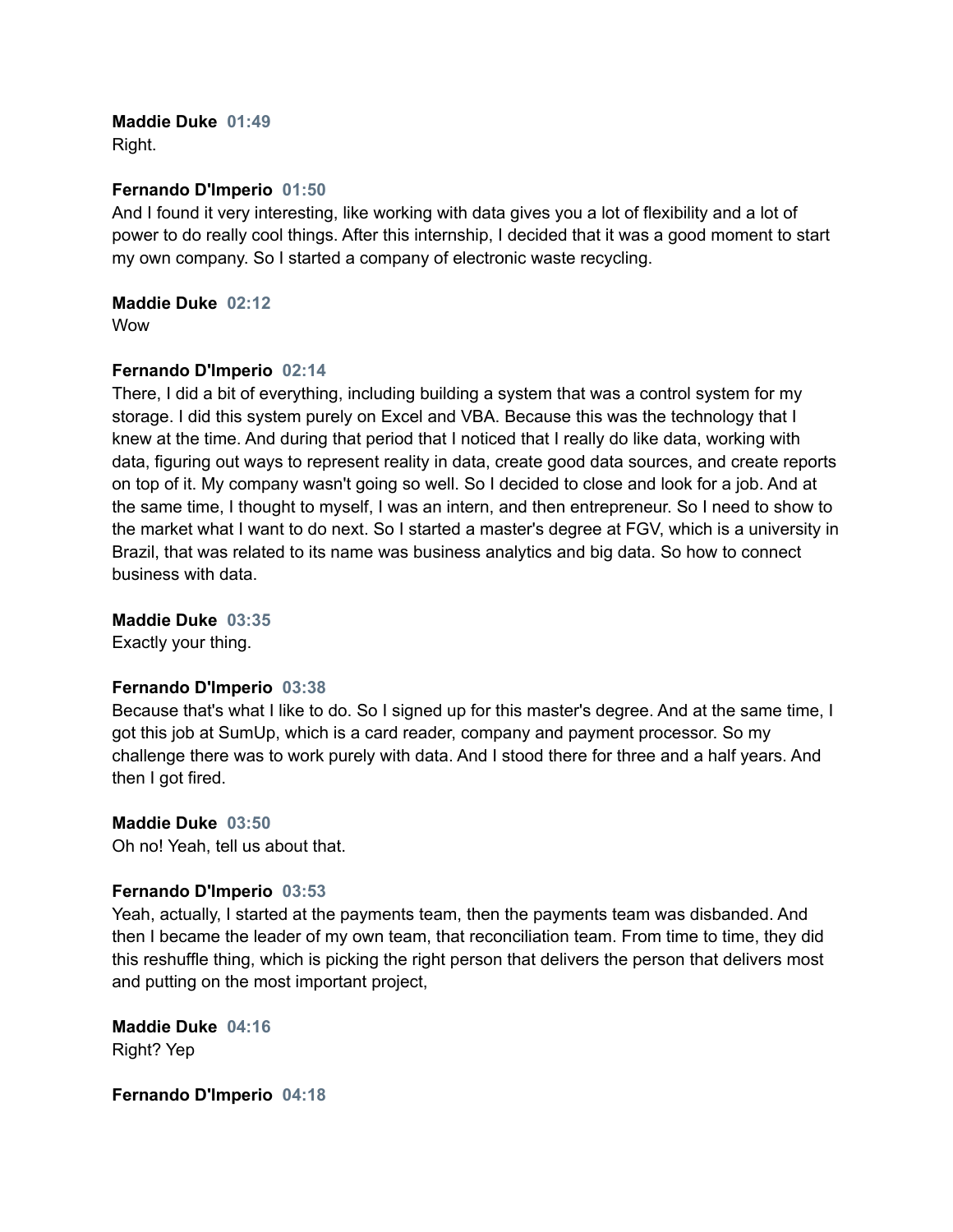So they picked me and say, do you want to do CRM on marketing? And I said, yeah cool. It will be a different challenge reconciliation. It's kind of getting boring now. So I moved to CRM, and started lots of stuff from scratch, creating data sources, creating reports and so on. And I was doing that for I think, one year and a half, and then SumUp did this massive layoff worldwide, so 200 people were fired, and me included.

#### **Maddie Duke 04:53**

Sorry to hear that was that. I mean, I'm laughing only because you seem to be totally fine with it.

#### **Fernando D'Imperio 05:00**

Yeah, actually, it was pretty good because I was kind of tired of working at SumUp, because it was the only company that I've worked at besides my own company, and when I was an intern, so I was already looking for others.. for my next challenge, for other companies. So it kind of just sped up the process and pushed me off the cliff, maybe.

#### **Maddie Duke 05:26**

You can say you were offered a redundancy or something? It sounds a bit nicer than fired..

# **Fernando D'Imperio 05:32**

Yeah.

#### **Maddie Duke 05:33**

Because it sounds like you didn't do anything wrong.

#### **Fernando D'Imperio 05:34**

Yeah. Anyways, so I started looking for a new job. And I've had fairly good relations with some people from Europe or at SumUp. And the people that were fired in Europe, got together and built this Google Sheets with names, emails and skills and that he sent this person that I knew at SumUp Europe sent me this and said, put, put your name there. See what happens.

#### **Maddie Duke 06:08** Yeah, yeah.

# **Fernando D'Imperio 06:09**

And the next day, I started to receive lots of job proposals. And most of them I started a conversation with: I'm based in Brazil, I am a Brazilian, I won't go to Europe. Is this a deal breaker for this opportunity?

#### **Maddie Duke 06:26** Yeah.

## **Fernando D'Imperio 06:27**

And for most of them, yeah. But for Lano, it wasn't, right? Because it's the purpose of the company.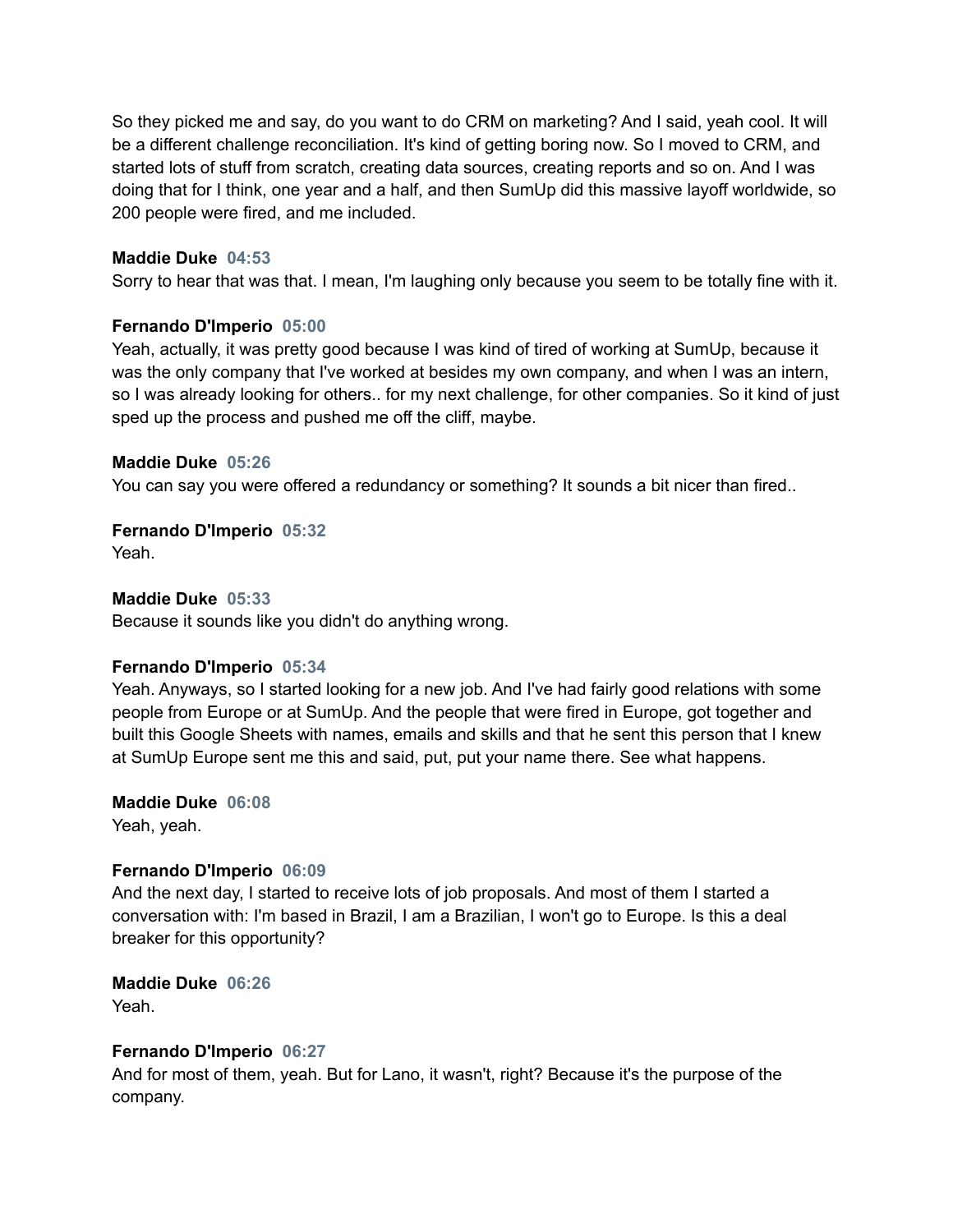#### **Maddie Duke 06:34**

Yeah, absolutely. What an interesting story, I love it.

#### **Fernando D'Imperio 06:37**

Yeah. And at first, when we talked, I wasn't expecting anything like it. I was talking to many people at the same time. But the talk was so good. Like, the idea of Lano, the idea of providing a solution for remote work seems so, so interesting, and so on point with what was happening to the world at the time. So it was like a perfect match. It was pretty cool. And I'm pretty happy right now.

#### **Maddie Duke 07:09**

Yeah, that's great. What a really interesting story you've got, yeah, maybe tell us about your job at Lano and what your function of your role is there.

#### **Fernando D'Imperio 07:19**

Okay. So I am a data engineer at the BI team. And what does that mean? Imagine that when you have a business, you have lots of business questions that need to be answered, right. And the way that you start data is not necessarily the way that the data needs to be structured, to be consumed to answer these business questions. So part of my job is to get all this amorphic data blob that has everything, organize it and create useful data sources, so we can build reports on top of it. And we can start creating KPIs, measuring our business, and also answering business questions and creating insights. So as a data engineer, and responsible for creating this stuff, we call it a single source of truth, which is creating a source of data that is easy to consume. And it's very immutable and very easy to use, and so on, build the reports on top of it, and build pipelines of automations to bring data from somewhere else, work it and push it to the other place. So one thing that was pretty cool that I've built - we recently changed the email platform that we use to communicate with our clients. So I built the whole data integration of this new platform that we are using. So how do we put data on the platform so we can send emails. How do we fetch the result of those emails? How do we fetch data from the platform to our data warehouse? And how do we put everything together? So we can create KPIs and reports. So we know that the email campaigns, the CRM campaigns that we're doing, are performing the way that we think it should? So I think this is good materialization of what a data engineer is.

#### **Maddie Duke 09:29**

Yeah, for sure. Well, to me as a not really a data person, your role is to, in some ways, tell a story to other parts of the business, you know, in a way that makes sense. And then also not just telling a story of what happened, but providing insights and predictions about decisions and things that could happen or should happen and it's all backed by something solid and real.

#### **Fernando D'Imperio 09:53**

Yeah, part of the job is telling the story, building the analysis and so on and part of the job in this same idea of telling stories is creating the book.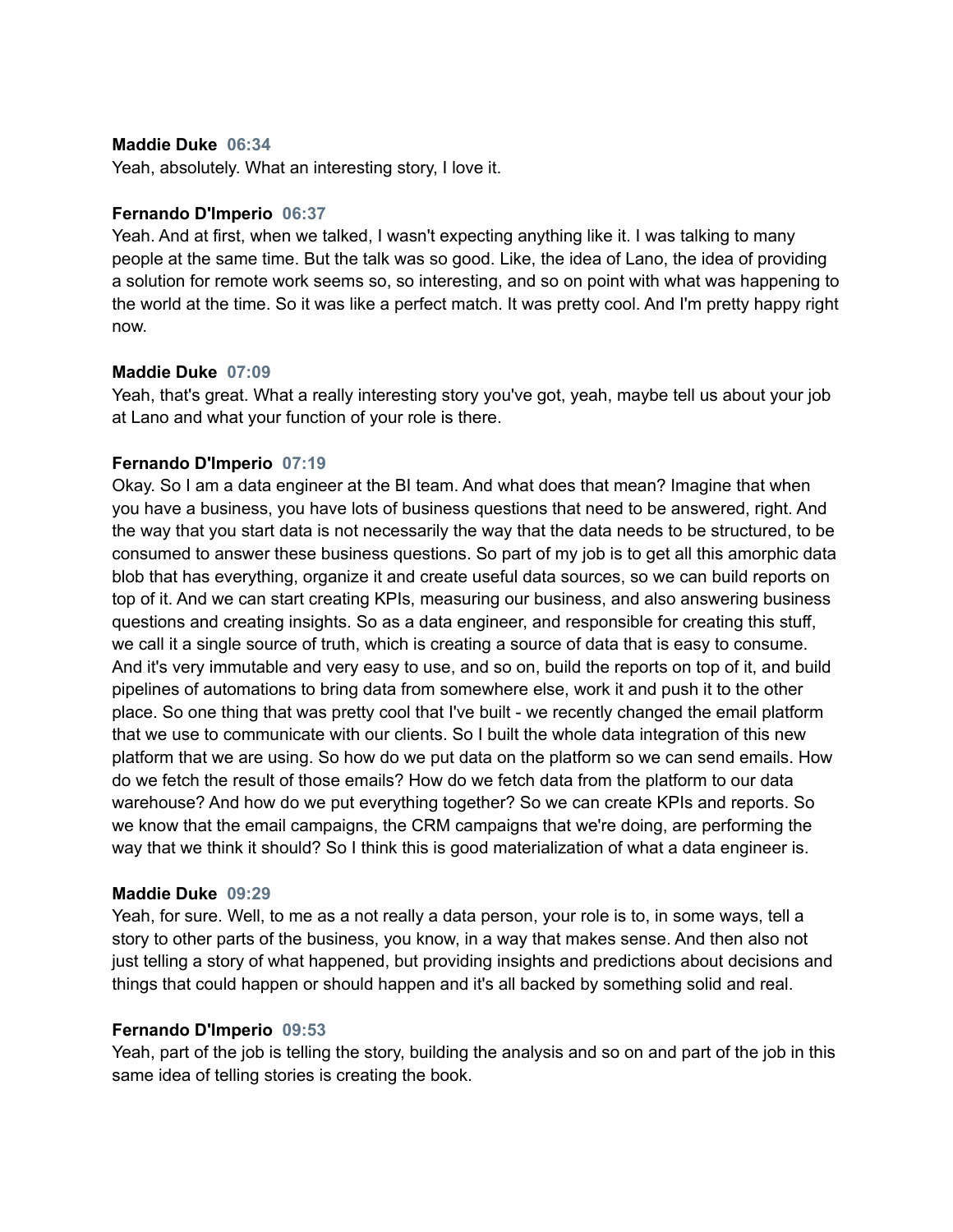## **Maddie Duke 10:04**

Right?

**Fernando D'Imperio 10:06** Yeah. Because the data must be there.

#### **Maddie Duke 10:08**

You mentioned earlier that you worked remotely or almost remotely for a period of time when you were at SumUp. Was that the only remote work experience you've had? And is that kind of what led you to deciding, like, this is what I want and that this is a value of mine that I want to make sure is there in any future job.

#### **Fernando D'Imperio 10:27**

Yep. So what happened in the summer, at late 2019, when COVID was starting, the company said, this will be a problem for quite some time. So we need to move remote now. And then everyone started to work at home. And at first it was kind of painful, you know, because no one knew how to work remote. So we needed to get used to it. And at the same time, I was not enjoying it so much. But mostly because I was fully isolated from everyone. So I was not even seeing my parents or, or anyone. I was just seeing my girlfriend. So I was feeling that I wasn't liking remote work. But then I learned that was for the wrong reasons. I wasn't liking it, because I was working remote and living remote as well. And when the time passed, and things weren't as bad, I started seeing my family again. And I learned that working remote is actually pretty great, you know, so I started new hobbies, because I gained almost like two hours every day, which was cool.

#### **Maddie Duke 11:56**

What are those hobbies? Coding. Just kidding.

#### **Fernando D'Imperio 12:02**

Actually, it is. Yeah, I'm just the classical nerd, you know. So I really love games like video games, and so on, and PC games as well. But working remote for Lano. It's very different from working remote for a company that's in Brazil, for instance. It's very interesting, because since we're working in different time zones, I can talk to people or working in Europe, on my timezone until 2pm. tops, right? So the morning part of my day, it's meeting slots. So if I want to talk to someone it needs to be during the morning. And in the afternoon, it's where the actual hard work starts. Yeah, having this forced structure because of the time zones, actually, it's very good, because when you need to create stuff and put efforts on something, you can do it without interruption, which is amazing. And also the cultural thing. It's very, very cool. Like, I never worked with such a diverse team in a way of culture.

#### **Maddie Duke 13:22**

What was it? What's it been like joining a team fully remotely? So as far as I understand you haven't actually physically met anyone from the team at Lano?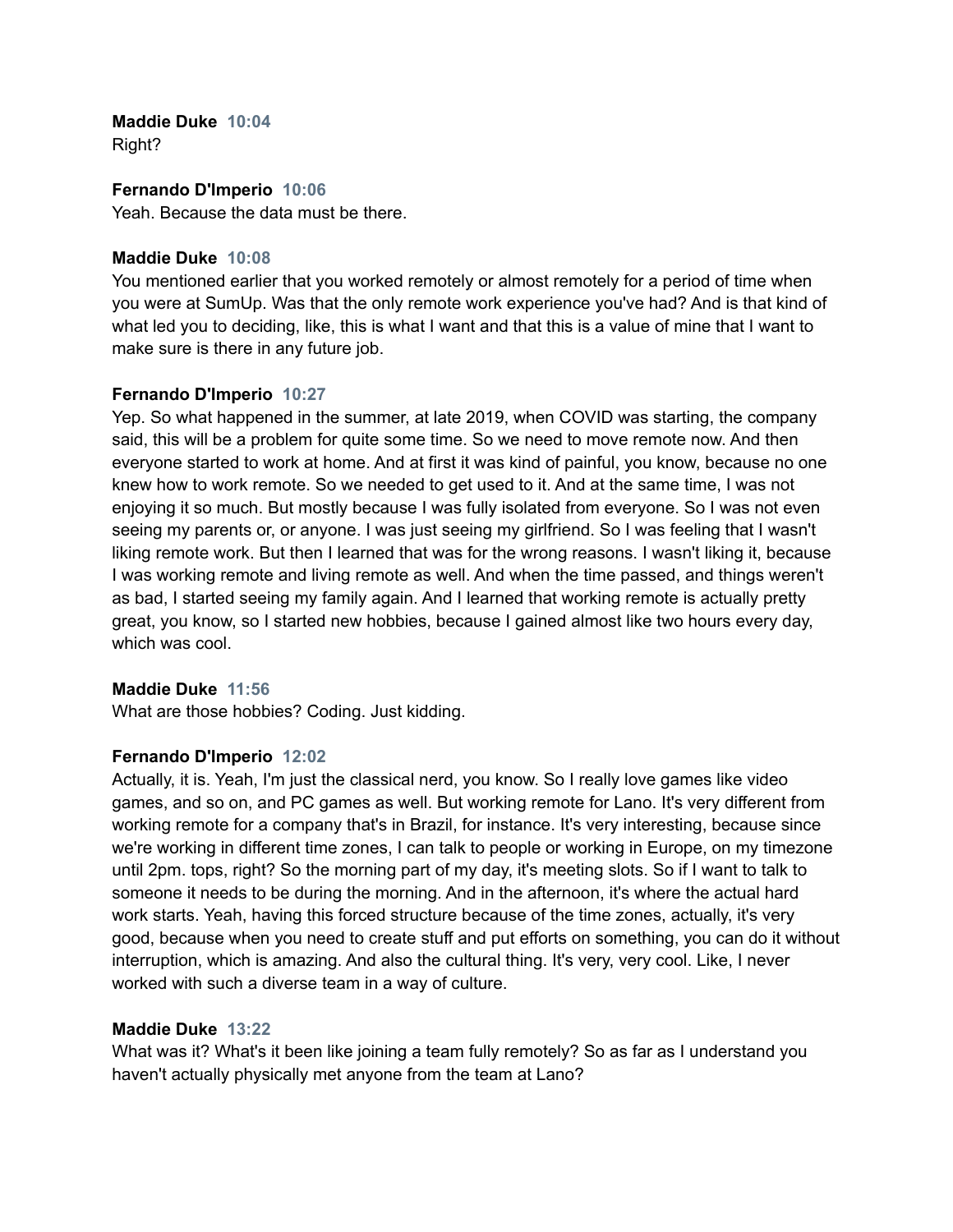#### **Fernando D'Imperio 13:30** No, No, I haven't.

**Maddie Duke 13:31** Yeah. What's that been like?

#### **Fernando D'Imperio 13:34**

The starting part I think it's the hardest part. Because when you start to do something, it's very common that if you have a colleague on your side, and you're doing something and say, hey, how do I do that? Can you help me on this and and, and it's like, since we are remote, you don't have this distinct that it's very immediate and very informal, of asking the person next to you. And if you're not, if you are a very shy person, like myself, you kind of I'll put all my questions together and advocate once, you know, because I don't want to bother them. Yeah, yeah. I don't want to sound dumb - not on my first week!

#### **Maddie Duke 14:19**

I mean, I think everyone is familiar with this, though. And I think it would be very rare that someone is judging you on your first day about about questions like that, but definitely that's that thing of the change in communication platforms like face to face and then written,

#### **Fernando D'Imperio 14:35**

I think the most important thing when you start working remotely is that you have a safe environment to learn. Sounds like a basic thing that should exist, but I don't know if it's a reality for everyone.

#### **Maddie Duke 14:50**

Yeah, that's a good point. It's definitely really important and probably a really important thing to a remote workplace culture, to cultivate that kind of environment. It does have to be done consciously by those leaders and onboarding managers. And they should probably explicitly say it, you know, not just assume that, you know, yeah, yeah, Would you say that's one of the most challenging things about working remotely, especially if you have a tendency to be a little shy or to not want to bother someone likes having to put everything in writing. And also then in a, in a second language.

#### **Fernando D'Imperio 15:24**

I think one of the most challenging things if you are remote, and you need to work with someone, sometimes you type lots of messages and the person answers, then you get on this back and forth forever. So this part is quite challenging. So when to call the person when it's, it's necessary to do a video call to, to explain something that it's very fast to explain by talking, but not as much as typing. And if you were in the office, probably, you would just get up, go to the person table and say, let's grab a coffee and talk about I don't know if this is a cultural thing outside in Brazil. But in Brazil, if you need to discuss something, it's like, let's go take a coffee —at least 10 coffees a day— can get added to it.